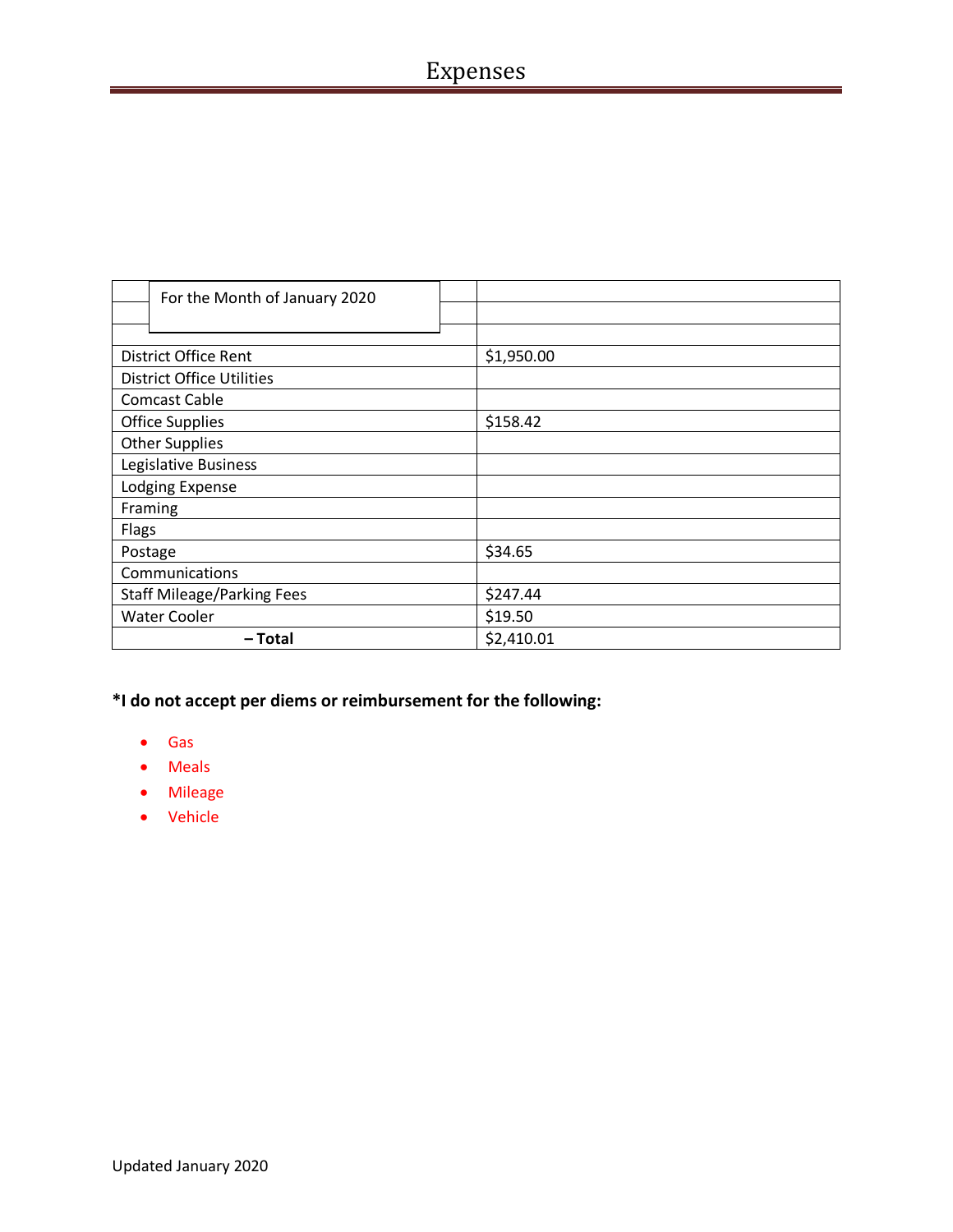| For the Month of February 2020    |            |
|-----------------------------------|------------|
|                                   |            |
|                                   |            |
| <b>District Office Rent</b>       | \$1,950.00 |
| <b>District Office Utilities</b>  |            |
| <b>Comcast Cable</b>              |            |
| <b>Office Supplies</b>            |            |
| <b>Other Supplies</b>             |            |
| Legislative Business              | \$105.06   |
| Lodging Expense                   |            |
| Framing                           |            |
| Flags                             |            |
| Postage                           | \$2,745.25 |
| Communications                    |            |
| <b>Staff Mileage/Parking Fees</b> | \$323.97   |
| <b>Water Cooler</b>               | \$13.00    |
| – Total                           | \$5,137.28 |

- Gas
- Meals
- Mileage
- Vehicle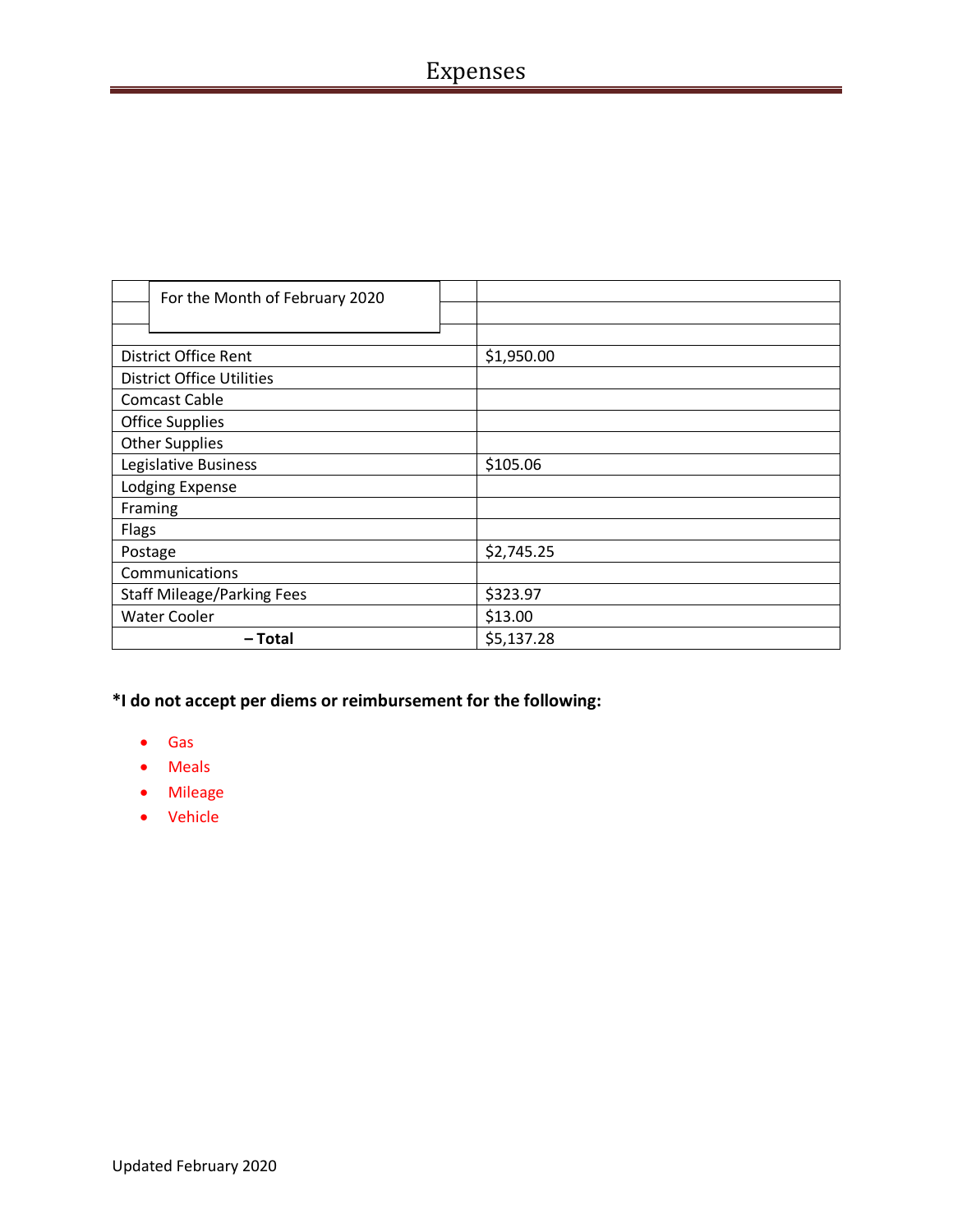| For the Month of March 2020       |            |
|-----------------------------------|------------|
|                                   |            |
|                                   |            |
| <b>District Office Rent</b>       | \$1,950.00 |
| <b>District Office Utilities</b>  |            |
| <b>Comcast Cable</b>              |            |
| <b>Office Supplies</b>            |            |
| <b>Other Supplies</b>             |            |
| Legislative Business              |            |
| Lodging Expense                   |            |
| Framing                           |            |
| Flags                             | \$138.72   |
| Postage                           | \$12.50    |
| Communications                    |            |
| <b>Staff Mileage/Parking Fees</b> |            |
| <b>Water Cooler</b>               |            |
| - Total                           | \$2,101.22 |

- Gas
- Meals
- Mileage
- Vehicle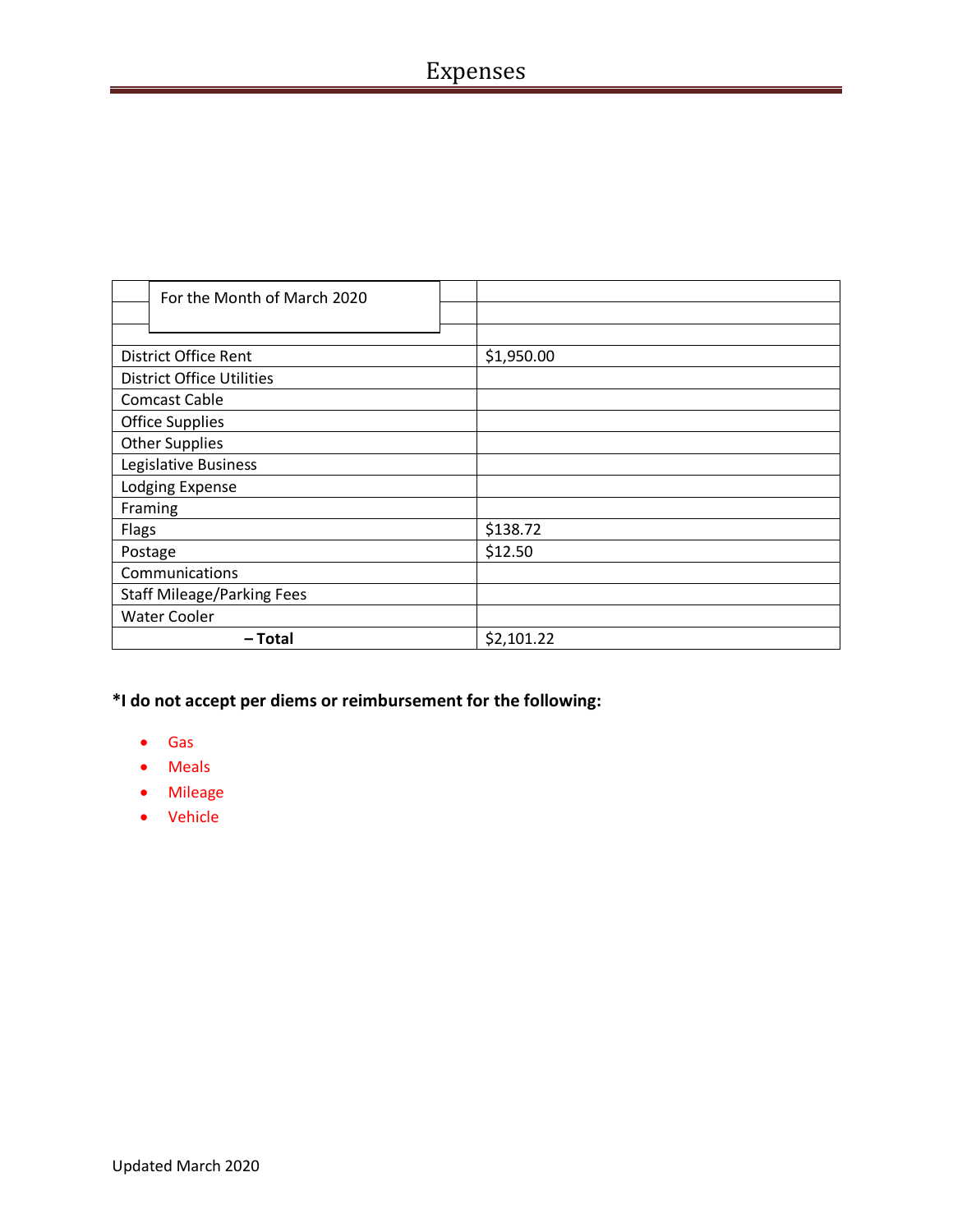| For the Month of April 2020       |            |
|-----------------------------------|------------|
|                                   |            |
|                                   |            |
| <b>District Office Rent</b>       | \$1,950.00 |
| <b>District Office Utilities</b>  |            |
| <b>Comcast Cable</b>              |            |
| <b>Office Supplies</b>            |            |
| <b>Other Supplies</b>             |            |
| Legislative Business              |            |
| Lodging Expense                   |            |
| Framing                           |            |
| Flags                             |            |
| Postage                           |            |
| Communications                    |            |
| <b>Staff Mileage/Parking Fees</b> | \$295.01   |
| <b>Water Cooler</b>               | \$6.50     |
| – Total                           | \$2,251.51 |

- Gas
- Meals
- Mileage
- Vehicle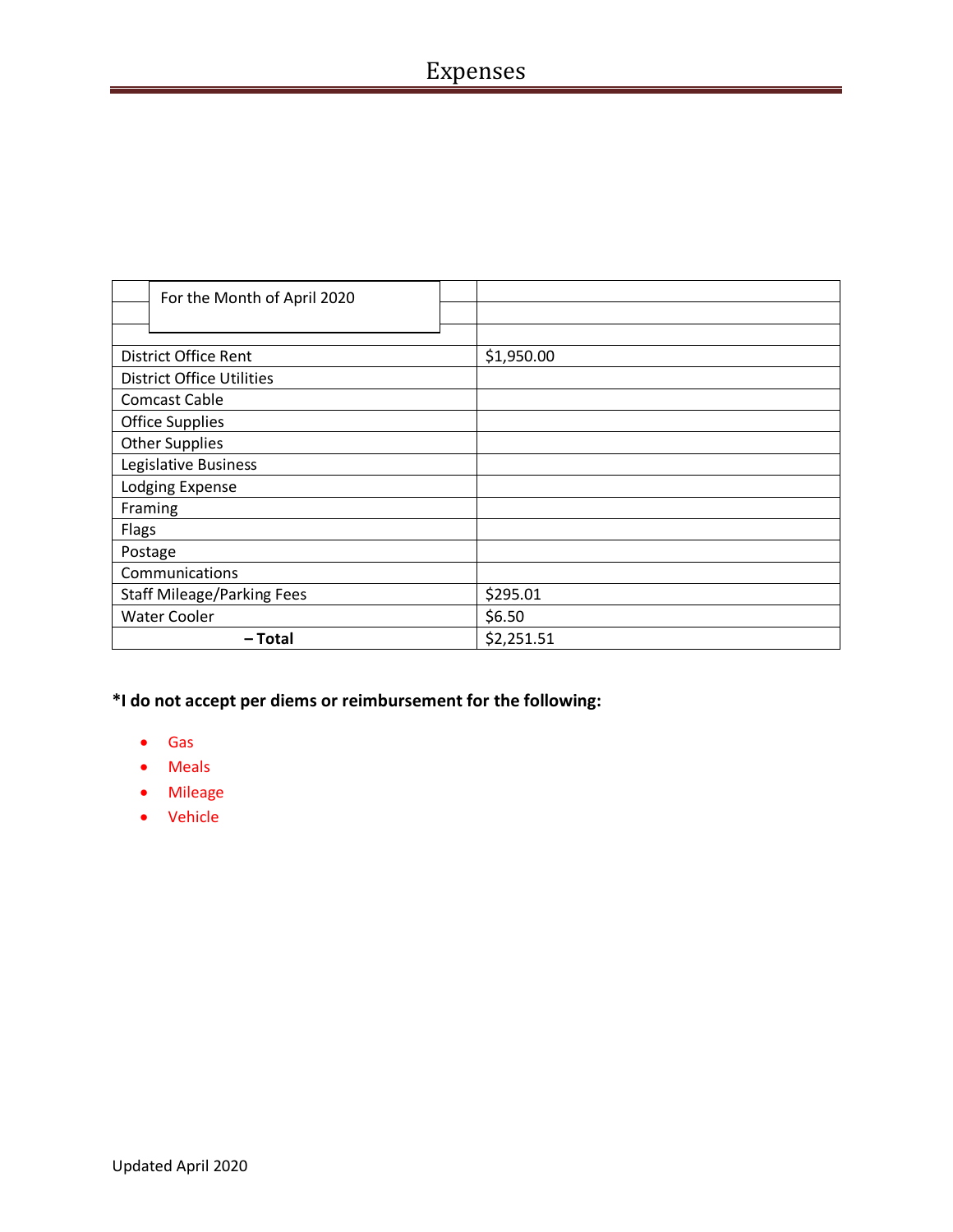| For the Month of May 2020         |            |
|-----------------------------------|------------|
|                                   |            |
|                                   |            |
| <b>District Office Rent</b>       | \$1,950.00 |
| <b>District Office Utilities</b>  |            |
| <b>Comcast Cable</b>              |            |
| <b>Office Supplies</b>            |            |
| <b>Other Supplies</b>             |            |
| Legislative Business              |            |
| Lodging Expense                   |            |
| Framing                           |            |
| Flags                             |            |
| Postage                           |            |
| Communications                    |            |
| <b>Staff Mileage/Parking Fees</b> | \$127.07   |
| <b>Water Cooler</b>               |            |
| – Total                           | \$2,077.07 |

- Gas
- Meals
- Mileage
- Vehicle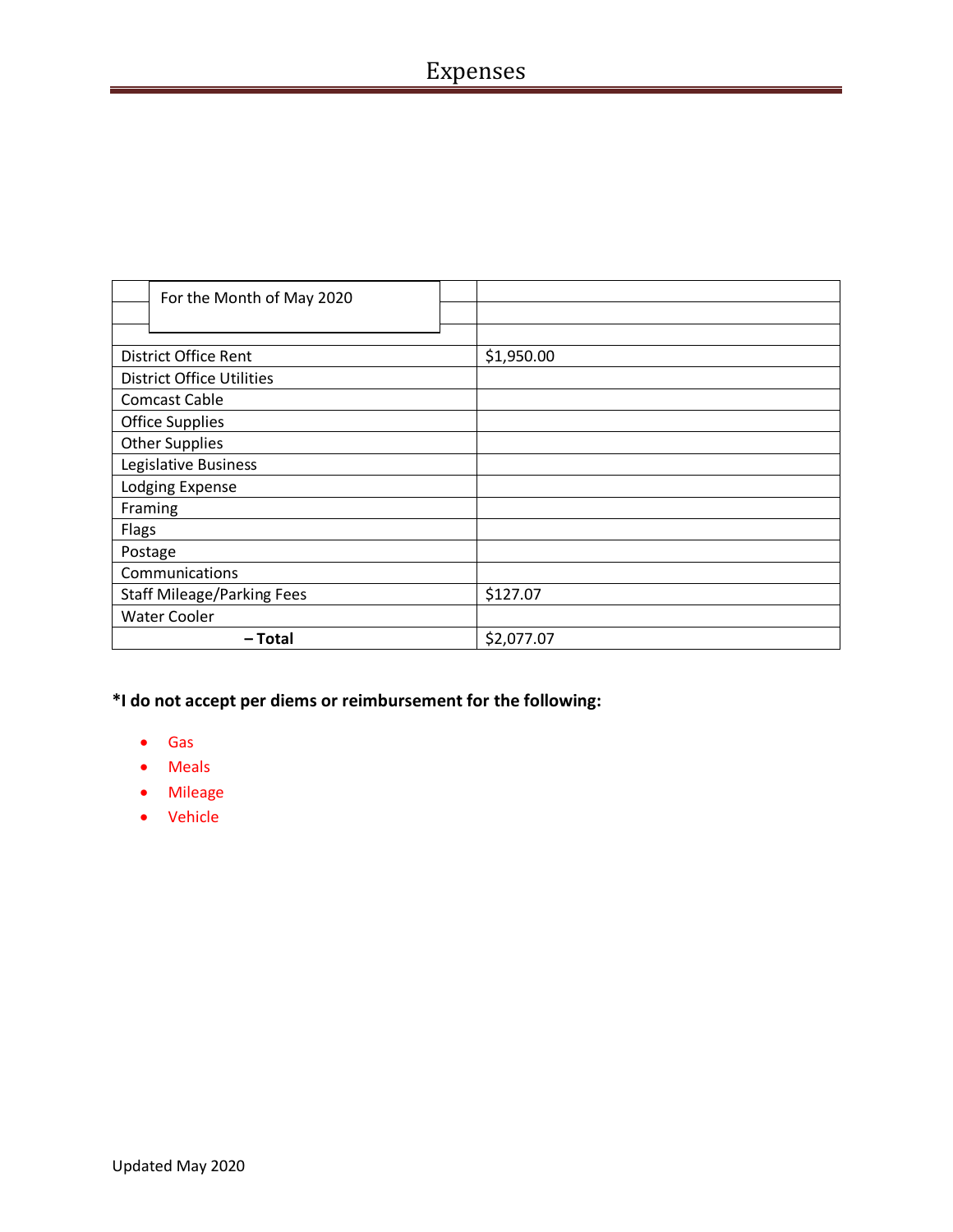| For the Month of June 2020        |            |
|-----------------------------------|------------|
|                                   |            |
|                                   |            |
| <b>District Office Rent</b>       | \$1,950.00 |
| <b>District Office Utilities</b>  |            |
| <b>Comcast Cable</b>              |            |
| <b>Office Supplies</b>            | \$146.69   |
| <b>Other Supplies</b>             |            |
| Legislative Business              |            |
| Lodging Expense                   |            |
| Framing                           |            |
| Flags                             |            |
| Postage                           | \$43.00    |
| Communications                    |            |
| <b>Staff Mileage/Parking Fees</b> |            |
| <b>Water Cooler</b>               | \$32.50    |
| – Total                           | \$2,172.19 |

- Gas
- Meals
- Mileage
- Vehicle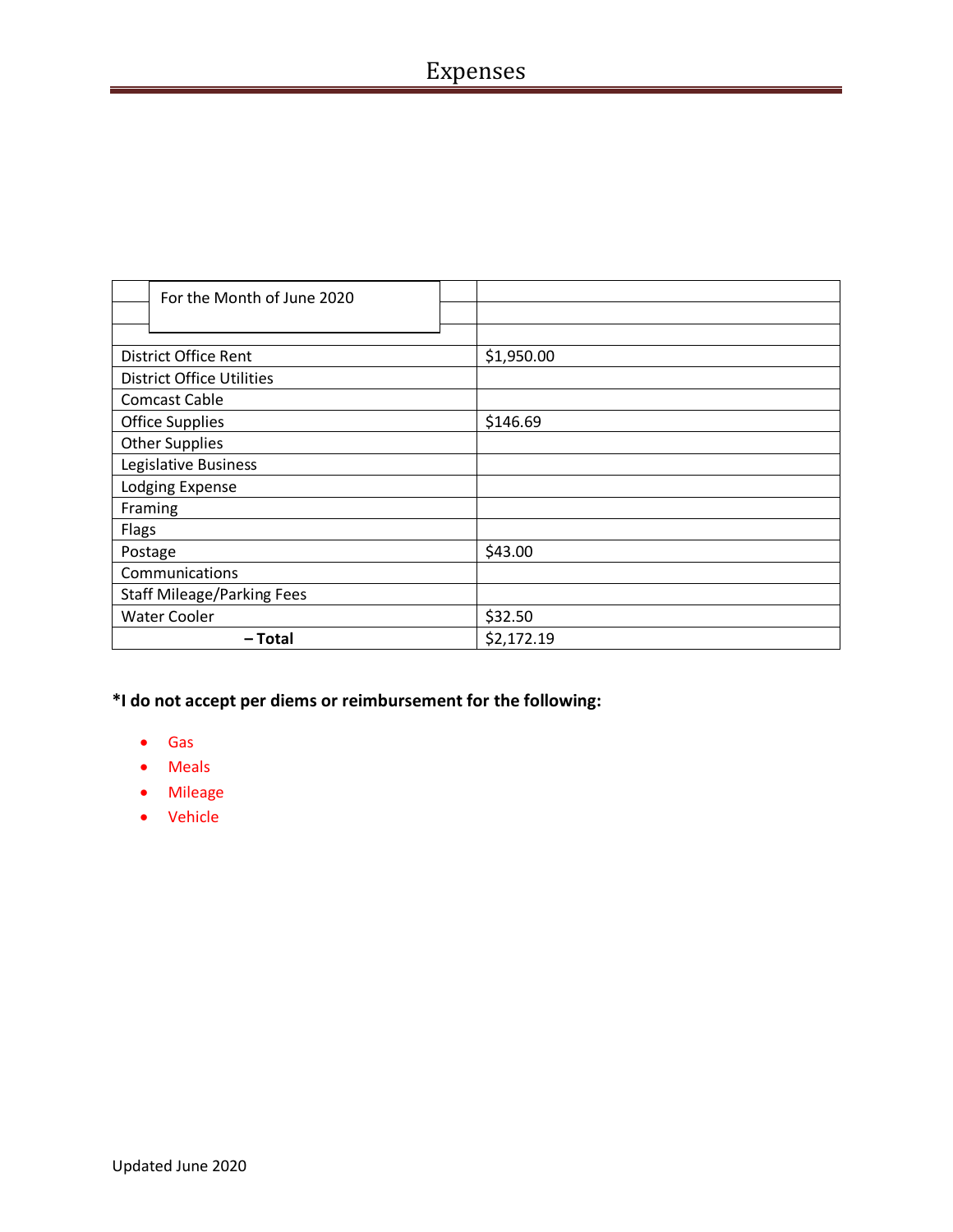| For the Month of July 2020        |            |
|-----------------------------------|------------|
|                                   |            |
|                                   |            |
| <b>District Office Rent</b>       | \$1,950.00 |
| <b>District Office Utilities</b>  |            |
| <b>Comcast Cable</b>              |            |
| <b>Office Supplies</b>            | \$148.83   |
| <b>Other Supplies</b>             |            |
| Legislative Business              |            |
| Lodging Expense                   |            |
| Framing                           |            |
| Flags                             |            |
| Postage                           | \$14.85    |
| Communications                    |            |
| <b>Staff Mileage/Parking Fees</b> | \$91.42    |
| <b>Water Cooler</b>               | \$6.50     |
| – Total                           | \$2,211.60 |

- Gas
- Meals
- Mileage
- Vehicle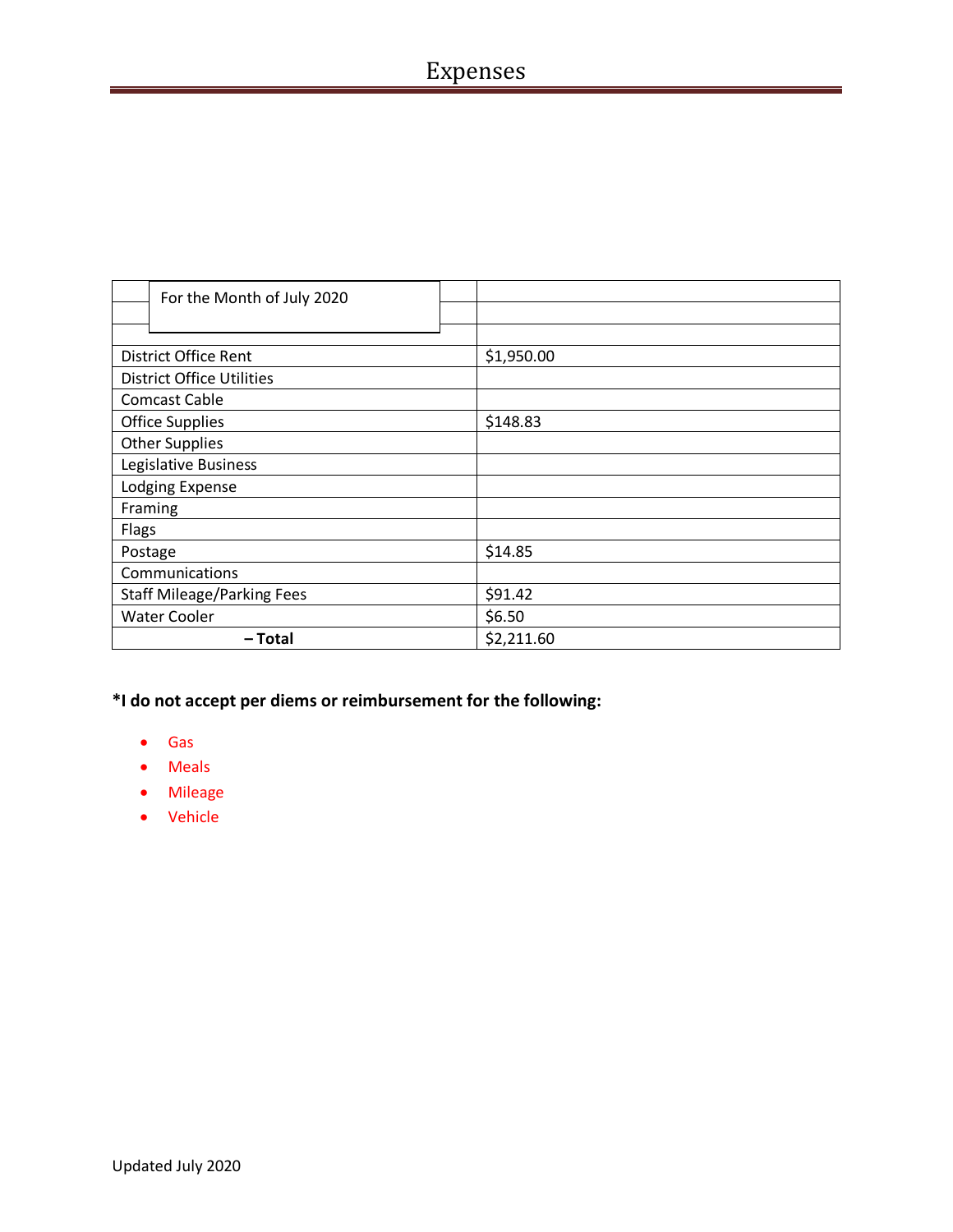| For the Month of August 2020      |            |
|-----------------------------------|------------|
|                                   |            |
|                                   |            |
| District Office Rent              | \$1,950.00 |
| <b>District Office Utilities</b>  |            |
| <b>Comcast Cable</b>              |            |
| <b>Office Supplies</b>            | \$34.96    |
| <b>Other Supplies</b>             |            |
| Legislative Business              |            |
| Lodging Expense                   |            |
| Framing                           |            |
| Flags                             | \$45.65    |
| Postage                           | \$3.00     |
| Communications                    |            |
| <b>Staff Mileage/Parking Fees</b> | \$83.37    |
| <b>Water Cooler</b>               |            |
| – Total                           | \$2,116.98 |

- Gas
- Meals
- Mileage
- Vehicle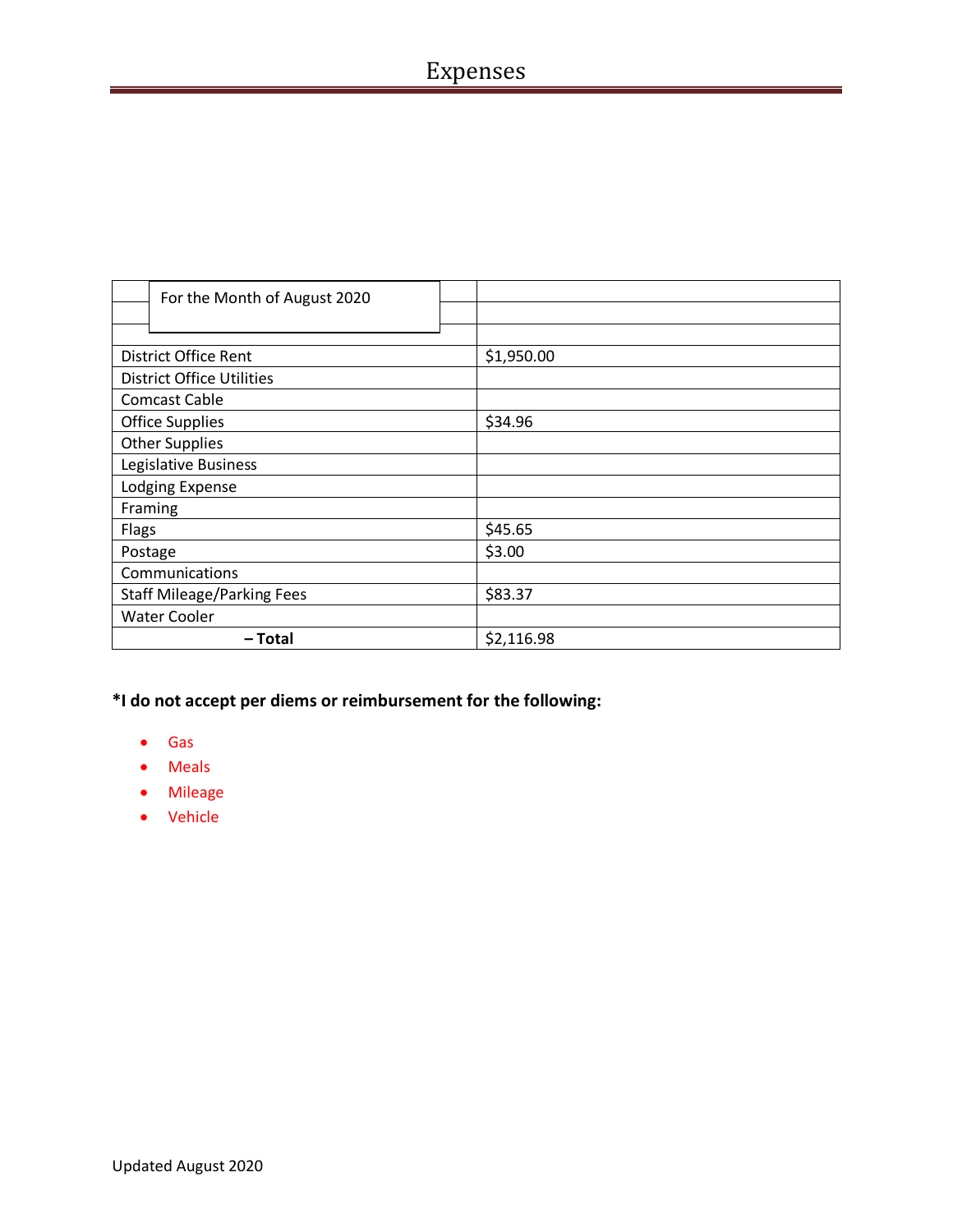| For the Month of September 2020   |            |
|-----------------------------------|------------|
|                                   |            |
|                                   |            |
| <b>District Office Rent</b>       | \$1,950.00 |
| <b>District Office Utilities</b>  |            |
| <b>Comcast Cable</b>              |            |
| <b>Office Supplies</b>            | \$10.54    |
| <b>Other Supplies</b>             |            |
| Legislative Business              |            |
| Lodging Expense                   |            |
| Framing                           |            |
| Flags                             |            |
| Postage                           | \$1.00     |
| Communications                    |            |
| <b>Staff Mileage/Parking Fees</b> | \$27.60    |
| <b>Water Cooler</b>               | \$6.50     |
| – Total                           | \$1,995.64 |

- Gas
- Meals
- Mileage
- Vehicle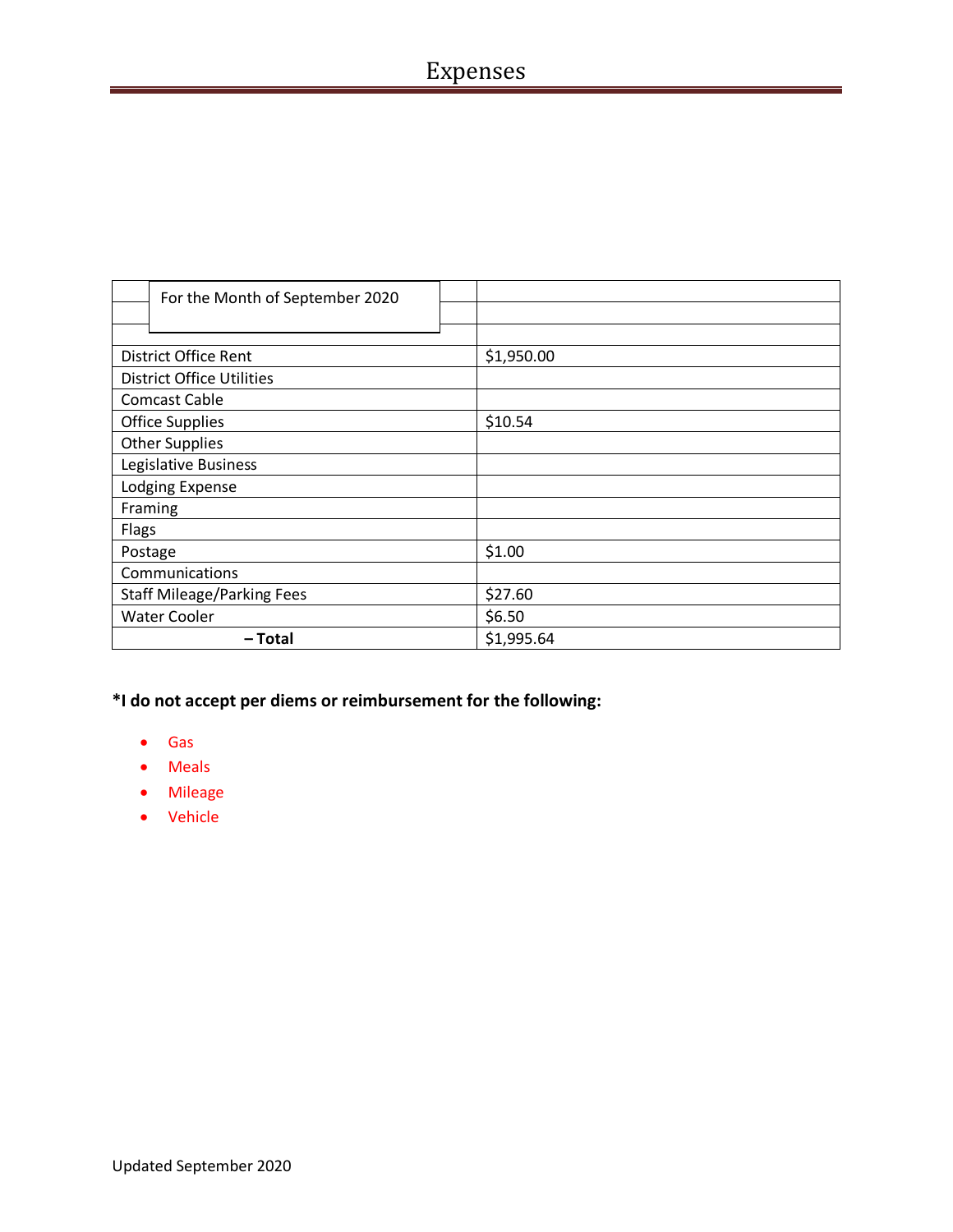| For the Month of October 2020     |            |
|-----------------------------------|------------|
|                                   |            |
|                                   |            |
| <b>District Office Rent</b>       | \$1,950.00 |
| <b>District Office Utilities</b>  |            |
| <b>Comcast Cable</b>              |            |
| <b>Office Supplies</b>            | \$         |
| <b>Other Supplies</b>             |            |
| Legislative Business              |            |
| Lodging Expense                   |            |
| Framing                           |            |
| Flags                             | \$14.65    |
| Postage                           | \$28.00    |
| Communications                    |            |
| <b>Staff Mileage/Parking Fees</b> | \$         |
| <b>Water Cooler</b>               | \$         |
| – Total                           | \$1,992.65 |

- Gas
- Meals
- Mileage
- Vehicle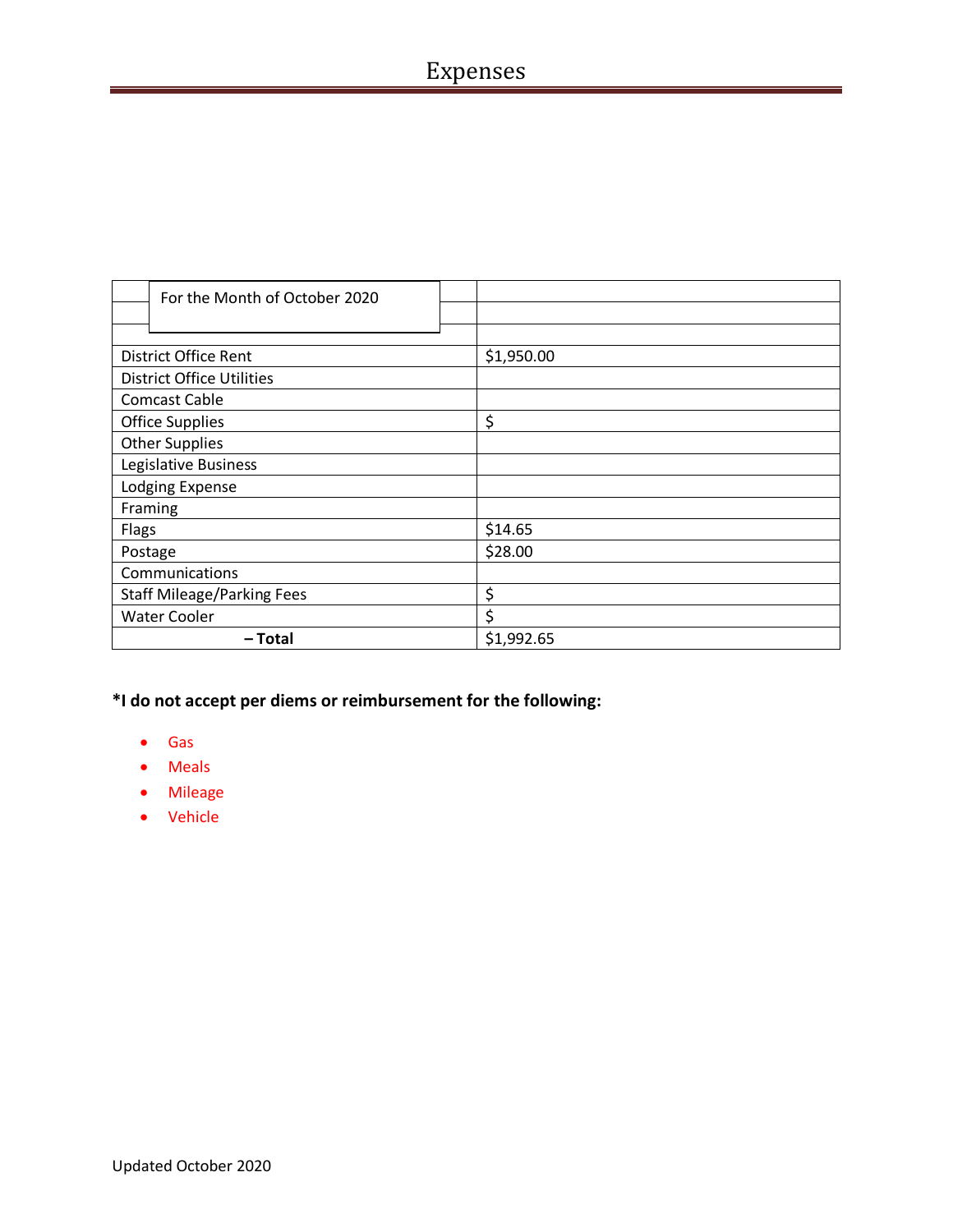| For the Month of November 2020    |            |
|-----------------------------------|------------|
|                                   |            |
|                                   |            |
| <b>District Office Rent</b>       | \$1,950.00 |
| <b>District Office Utilities</b>  |            |
| <b>Comcast Cable</b>              |            |
| <b>Office Supplies</b>            | \$648.84   |
| <b>Other Supplies</b>             | \$80.54    |
| Legislative Business              |            |
| Lodging Expense                   |            |
| Framing                           |            |
| Flags                             |            |
| Postage                           | \$643.28   |
| Communications                    |            |
| <b>Staff Mileage/Parking Fees</b> | \$270.82   |
| <b>Water Cooler</b>               |            |
| – Total                           | \$3,593.48 |

- Gas
- Meals
- Mileage
- Vehicle